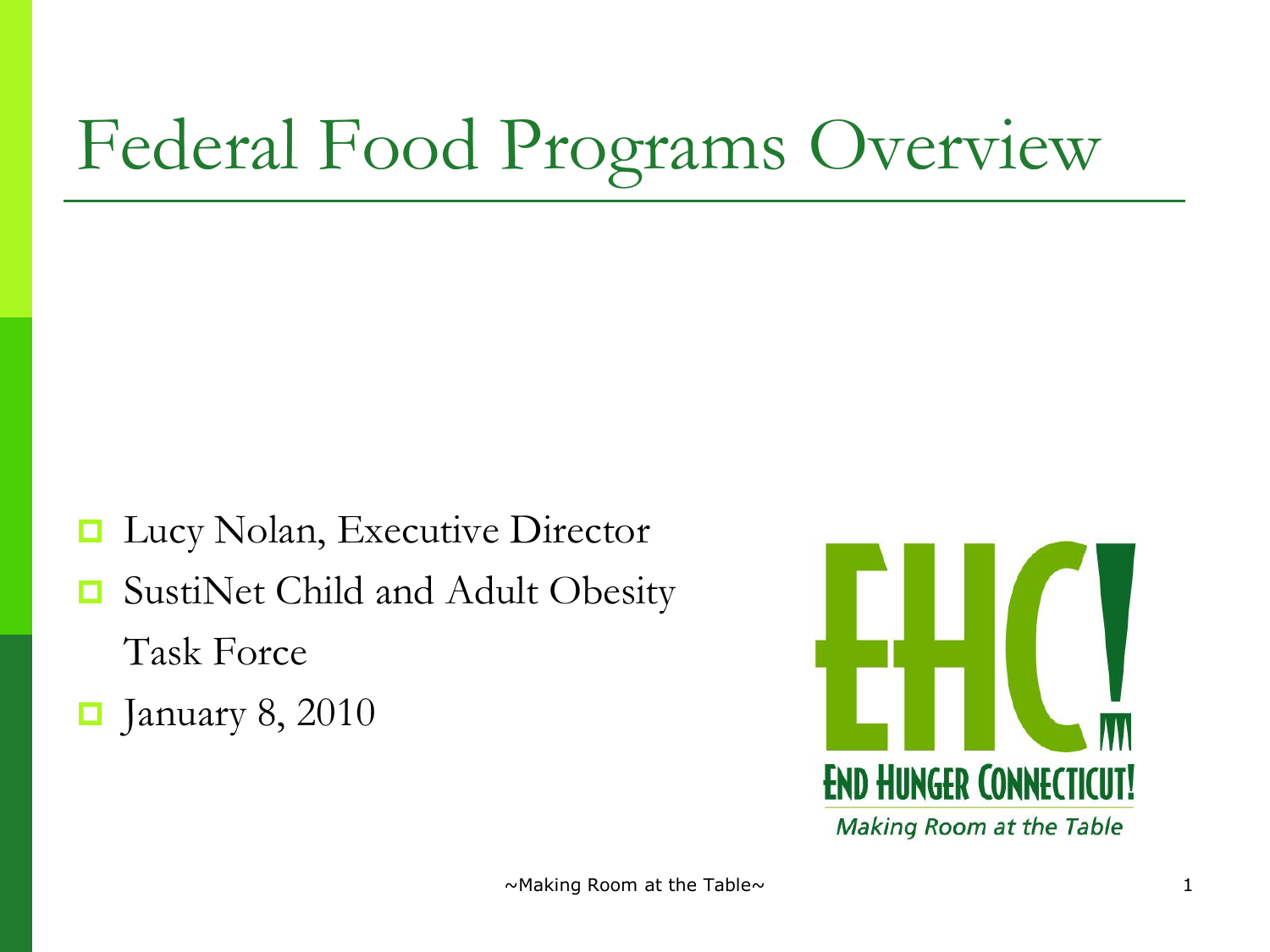## **Food Insecurity**

- **□ Food Insecurity:** is the lack of assured access at all times to enough food for healthy, active lives.
- **Very Low Food Security:** Hunger combined with food insecurity, which is the mental and physical condition that comes from not eating enough food due to insufficient economic, family or community resources.

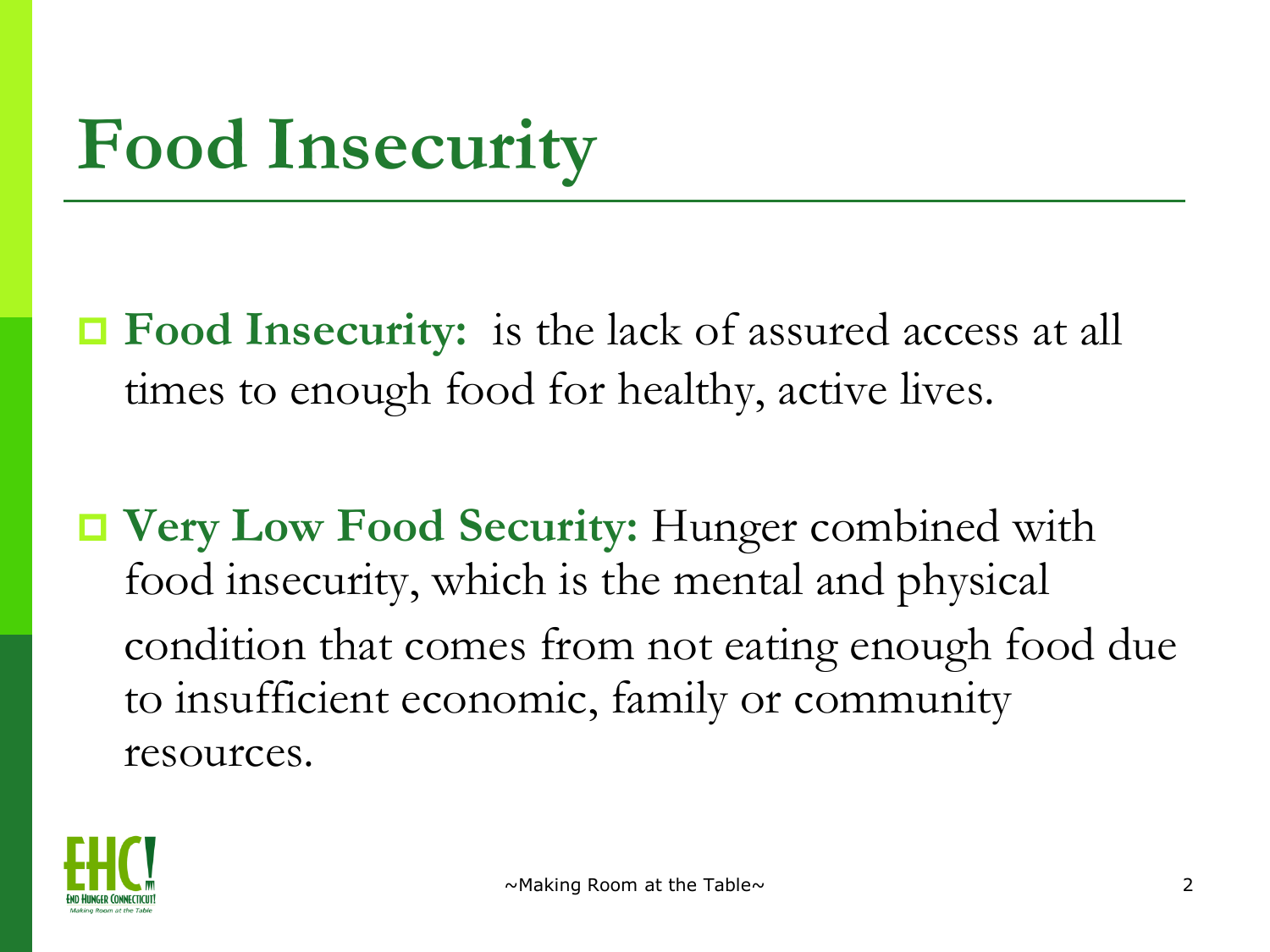#### **Consequences: The Impact of Hunger on Health**

- $\Box$  Hungry children are more likely to be chronically sick and to have behavioral problems compared to children who are not hungry.
- **□** Food insecurity with its associated health consequences, has long-term ramifications for the larger community.

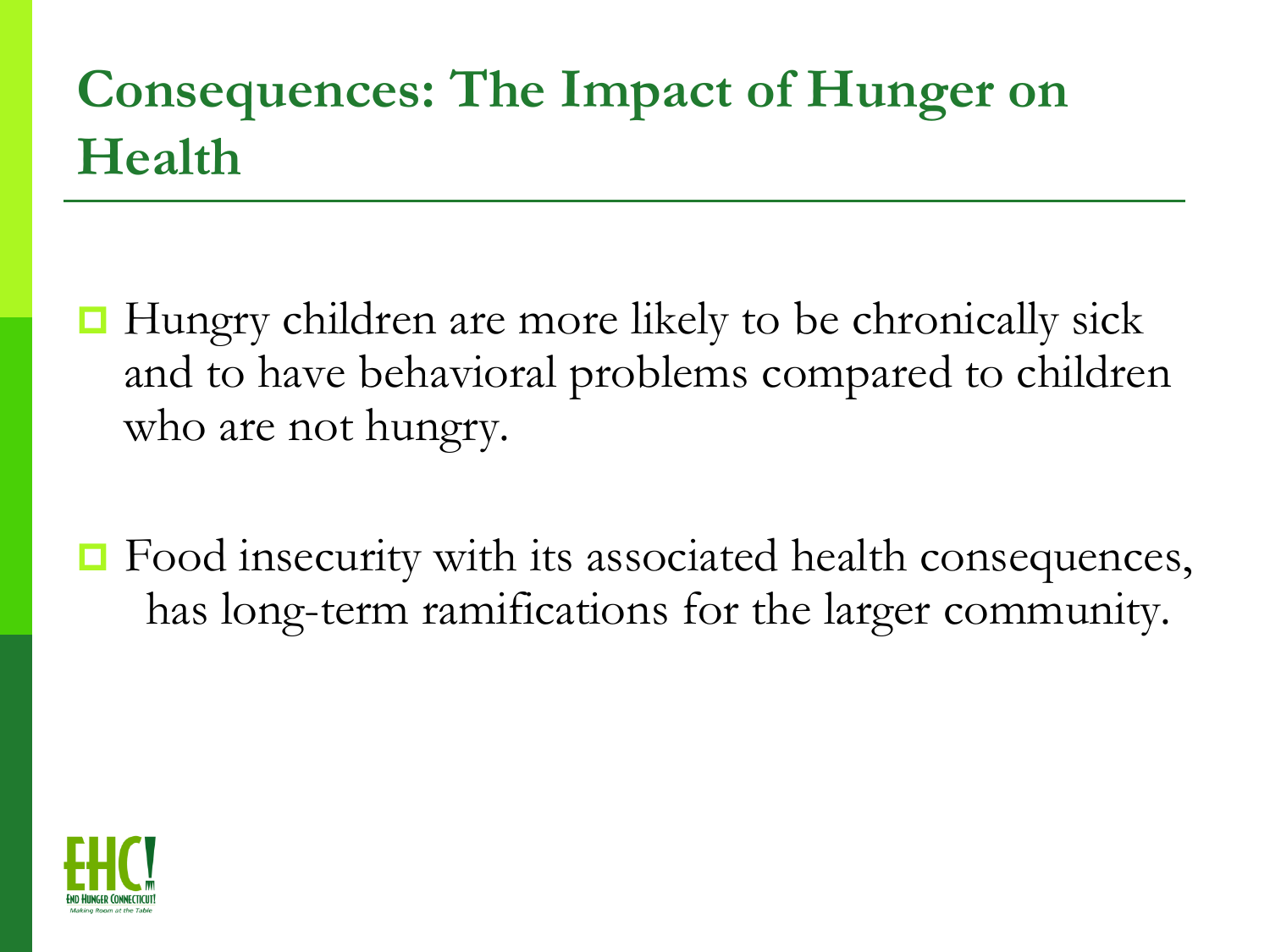### **State of CT**

- In 2007, **10.6%** of Connecticut children under 18 (85,530 children) lived in a family with income below the Federal Poverty Level (\$21,027 for a two-parent family with two children)
- **11%** households are food insecure
- **4.1**% of Connecticut households are very low food secure



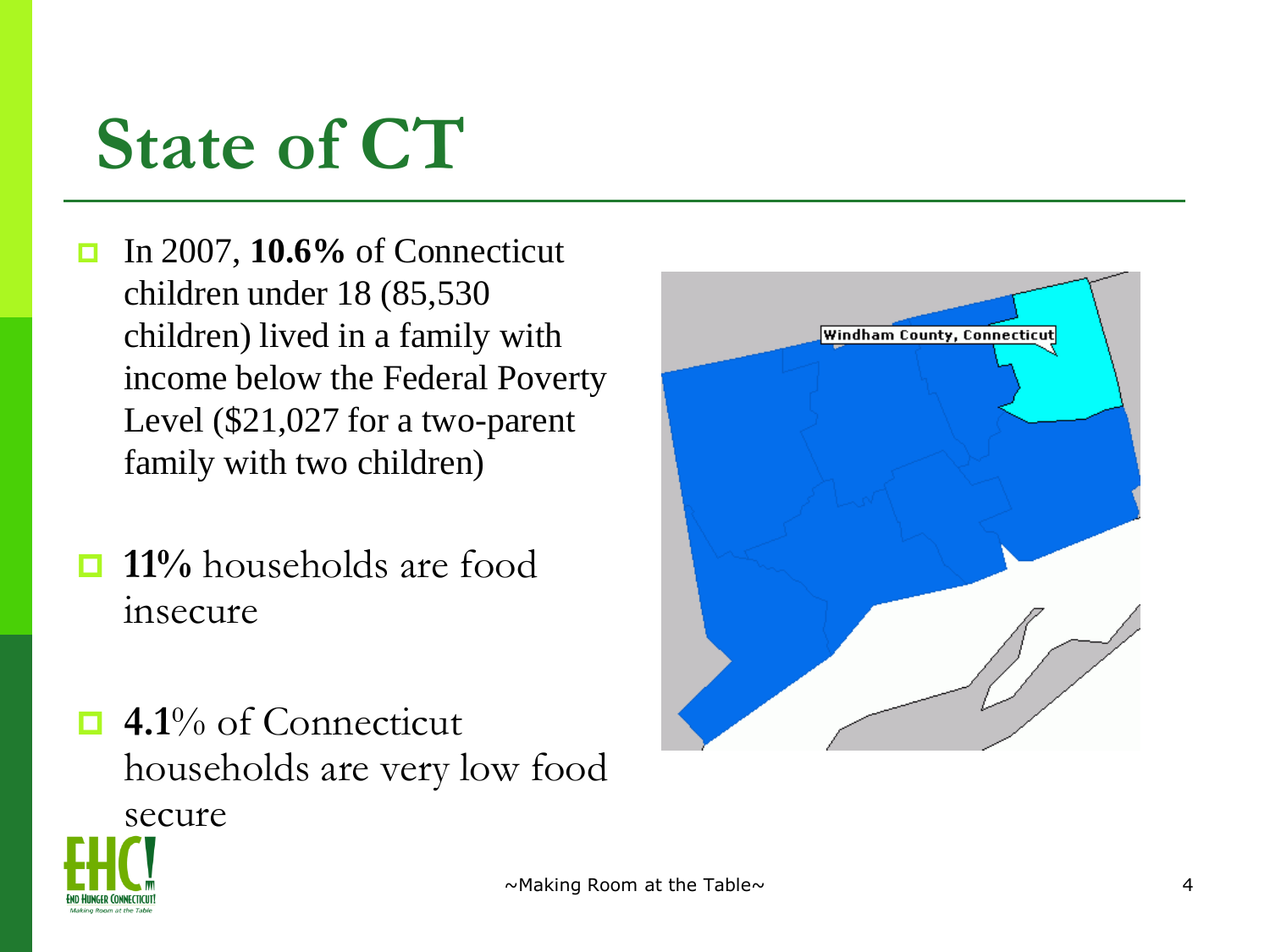#### **The Paradox of Hunger and Obesity**

- You can be hungry and overweight.
- $\Box$  In a recent study:

**53%** of women who were moderately food insecure were overweight, compared to **34%** of those who were food secure.

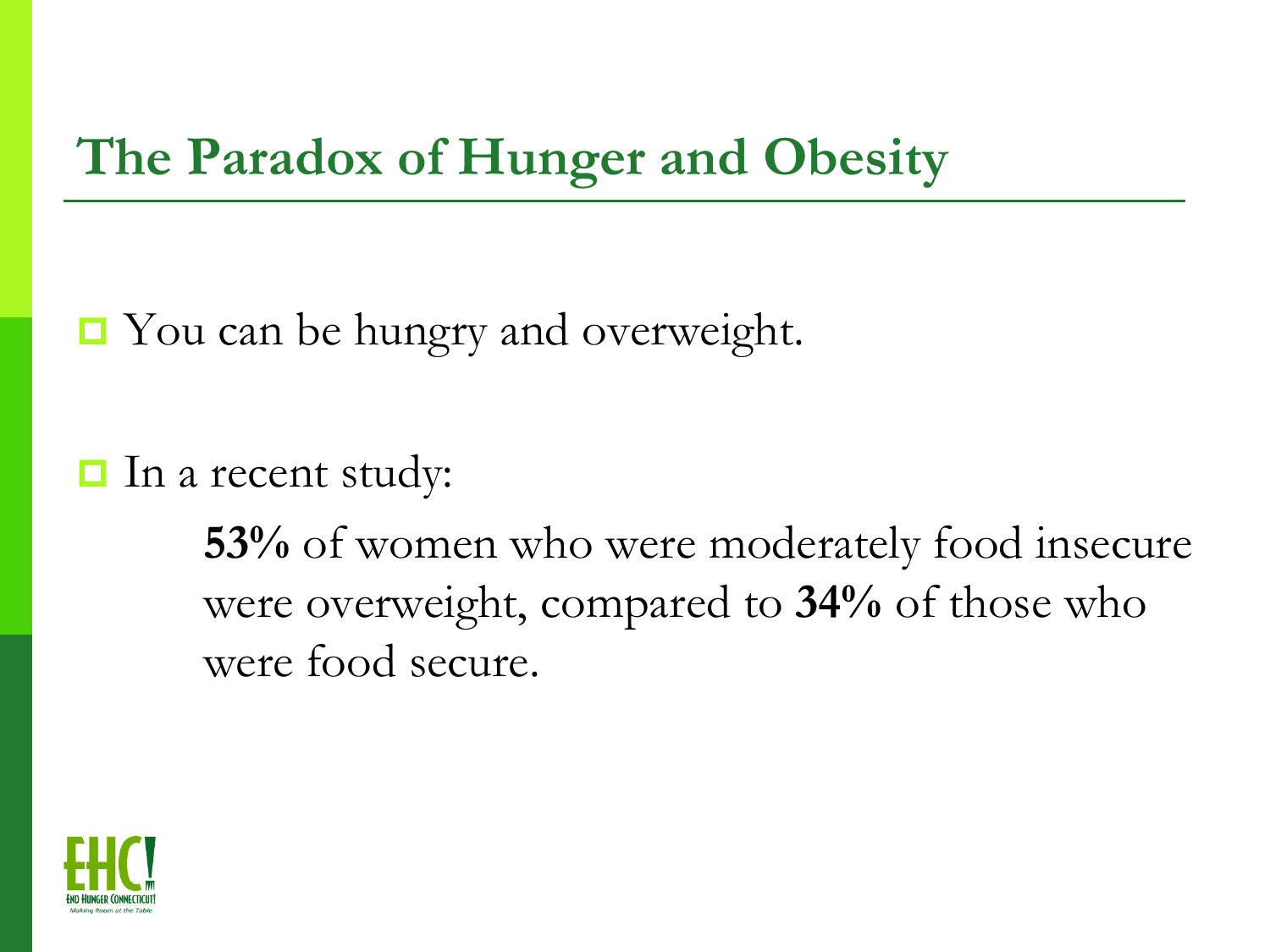#### **The Paradox of Hunger and Obesity**

The Link between Food Insecurity and Obesity:



- Poor quality diets, foods that are high in fat, sugar and salt are often cheaper than other foods.
- Physical activity may be difficult due to unsafe streets.
- Skipping meals when food is scarce and overeating when food supplies are good causes the body to store up calories as fat.

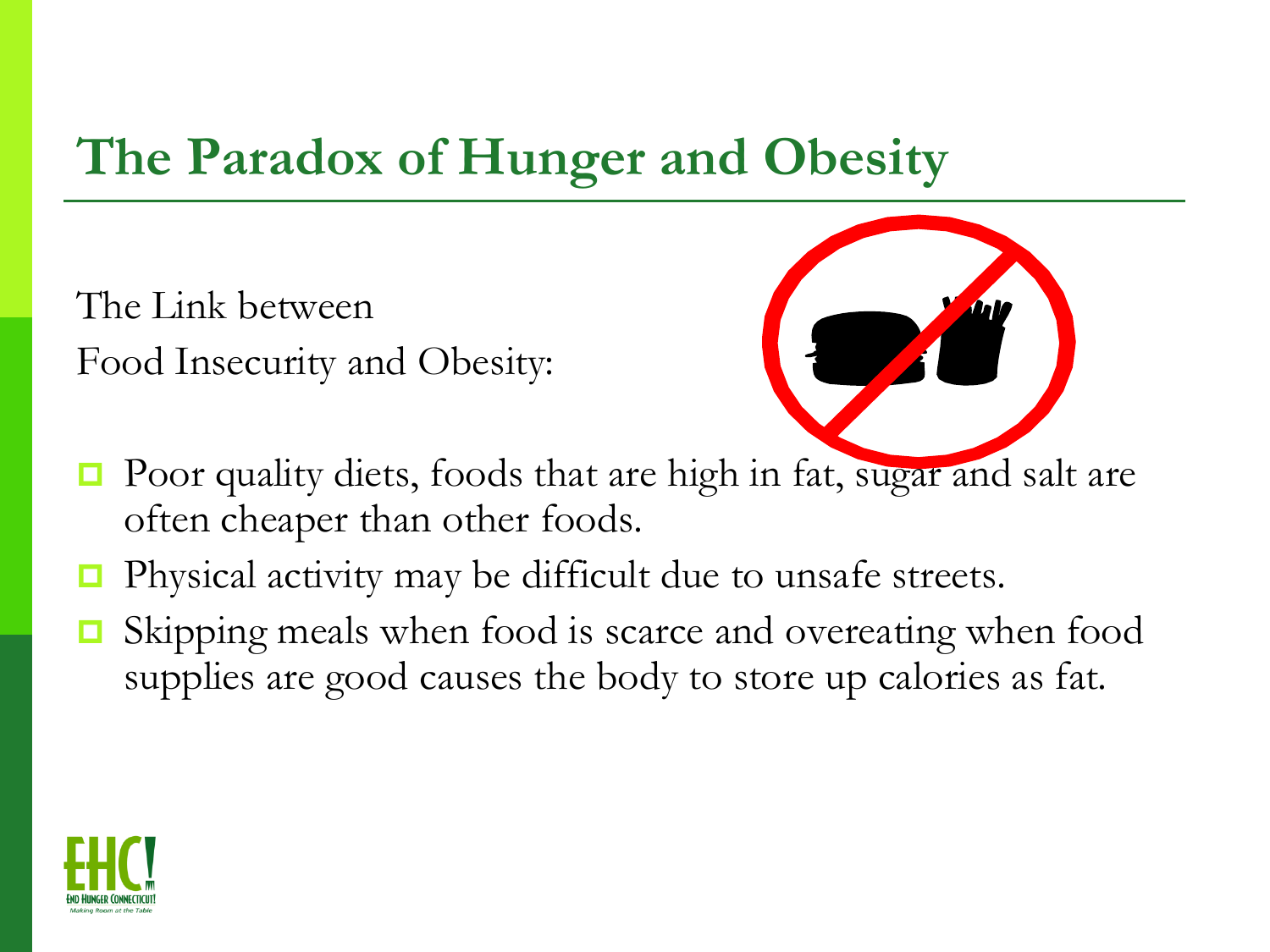# **Eligibility**

- **□** Families at 185% of the Federal Poverty Level Family of 4 has an annual income of no more than \$40,793.
- $\Box$  Open Sites for Summer Feeding Programs : 50% children in geographic area eat free and reduced price school lunch. Any children 18 and younger can eat for free.
- At-Risk Supper Programs: Children under 19.

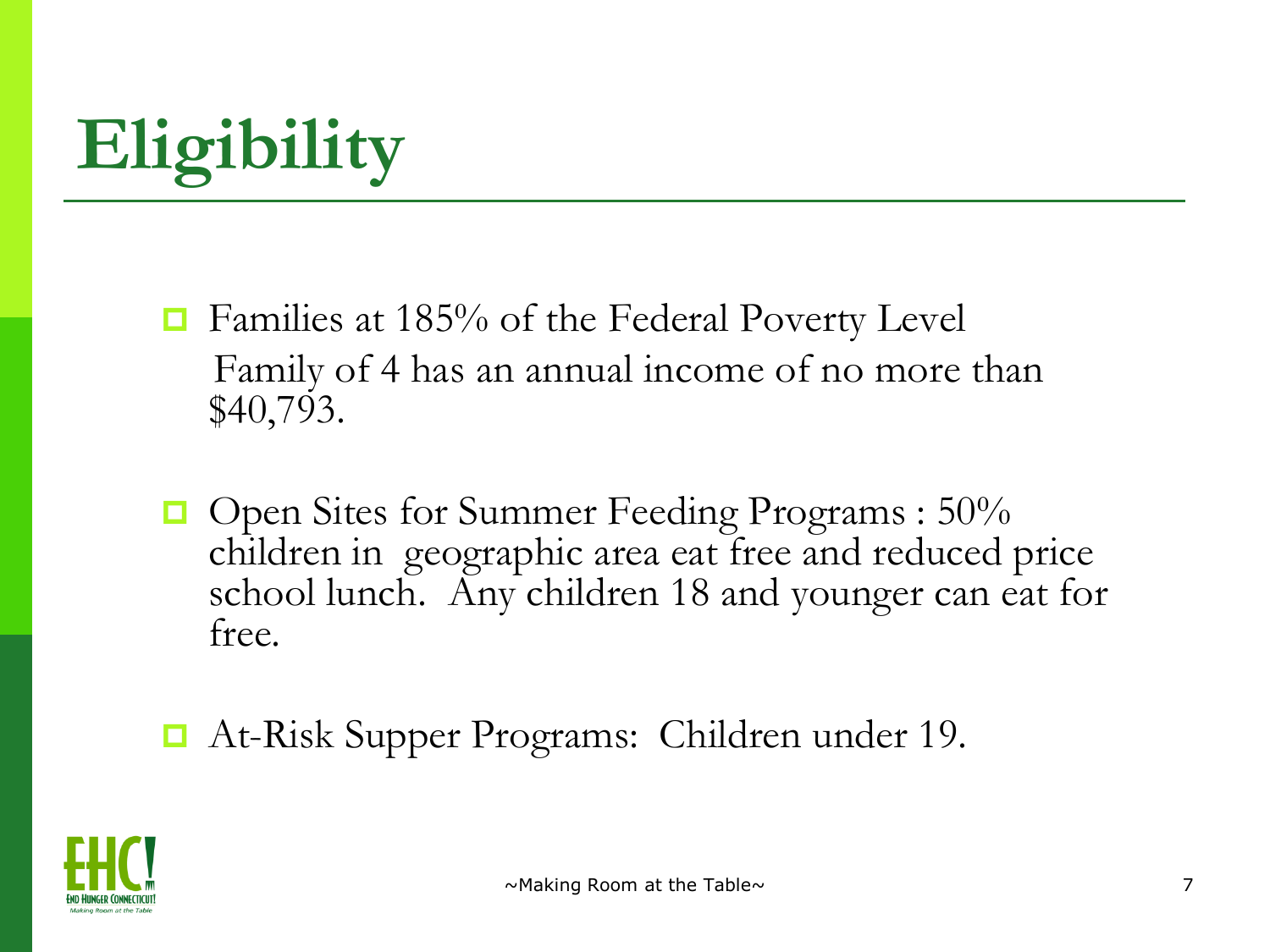# **SNAP / Food Stamps**

- □ 30% increase in SNAP/Food Stamp usage in one year.
- New Income guideline -

185% of FPL with no assets

- **Direct Certification for school** meals
- **E** Access Issues
	- **Distance from DSS office**
	- Overwhelmed DSS staff
	- Lack of timely benefits



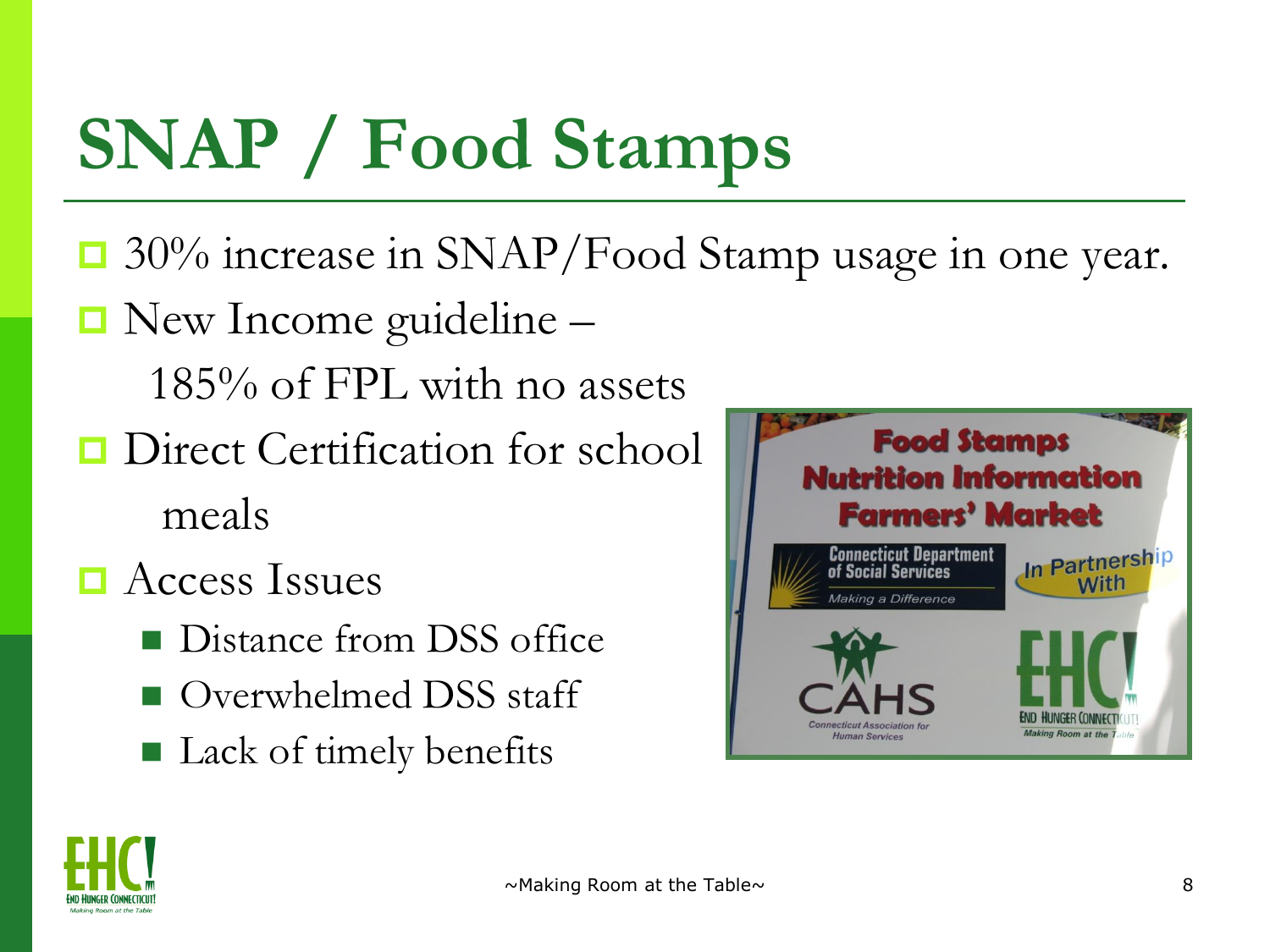### **School Breakfast**

- $\Box$  39.1% of children who participate in free and reduced price lunch program eat breakfast at school
- $\Box$  Connecticut last in the nation for the percentage of schools participating in the National School Breakfast Program





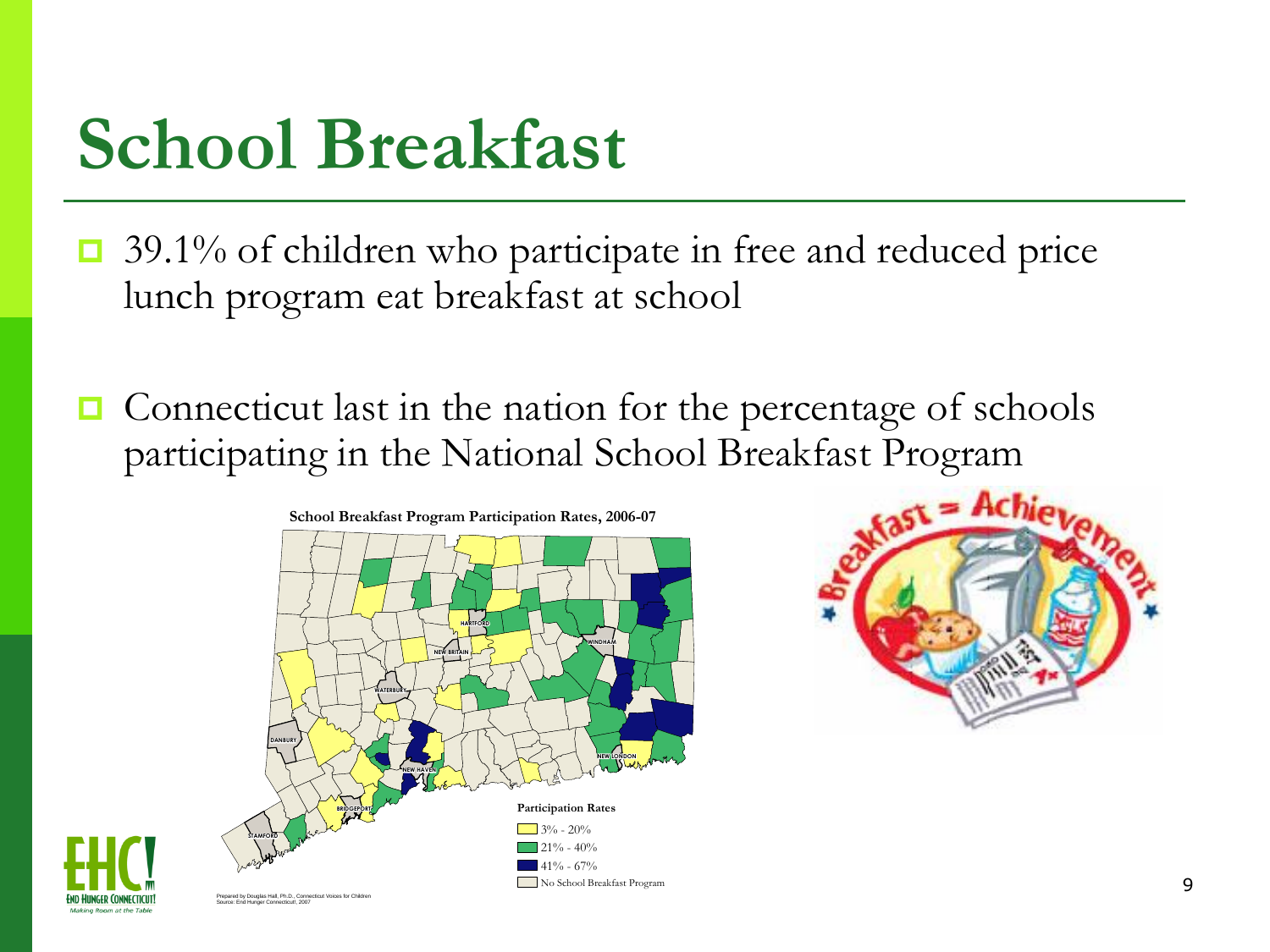### **After-school Snacks**

- Expand CACFP to more child care providers.
- Work with recreational programs to include snacks.

### **Summer Nutrition**



- $\Box$  25% of eligible children participate in Summer Nutrition Programs.
	- Increase participation coordinating recreation with food
	- Increase public awareness



 $\sim$ Making Room at the Table $\sim$  10

\_\_\_\_\_\_\_\_\_\_\_\_\_\_\_\_\_\_\_\_\_\_\_\_\_\_\_\_\_\_\_\_\_\_\_\_\_\_\_\_\_\_\_\_\_\_\_\_\_\_\_\_\_\_\_\_\_\_\_\_\_\_\_\_\_\_\_\_\_\_\_\_\_\_\_\_\_\_\_\_\_\_\_\_\_\_\_\_\_\_\_\_\_\_\_\_\_\_\_\_\_\_\_\_\_\_\_\_\_\_\_\_\_\_\_\_\_\_\_\_\_\_\_\_\_\_\_\_\_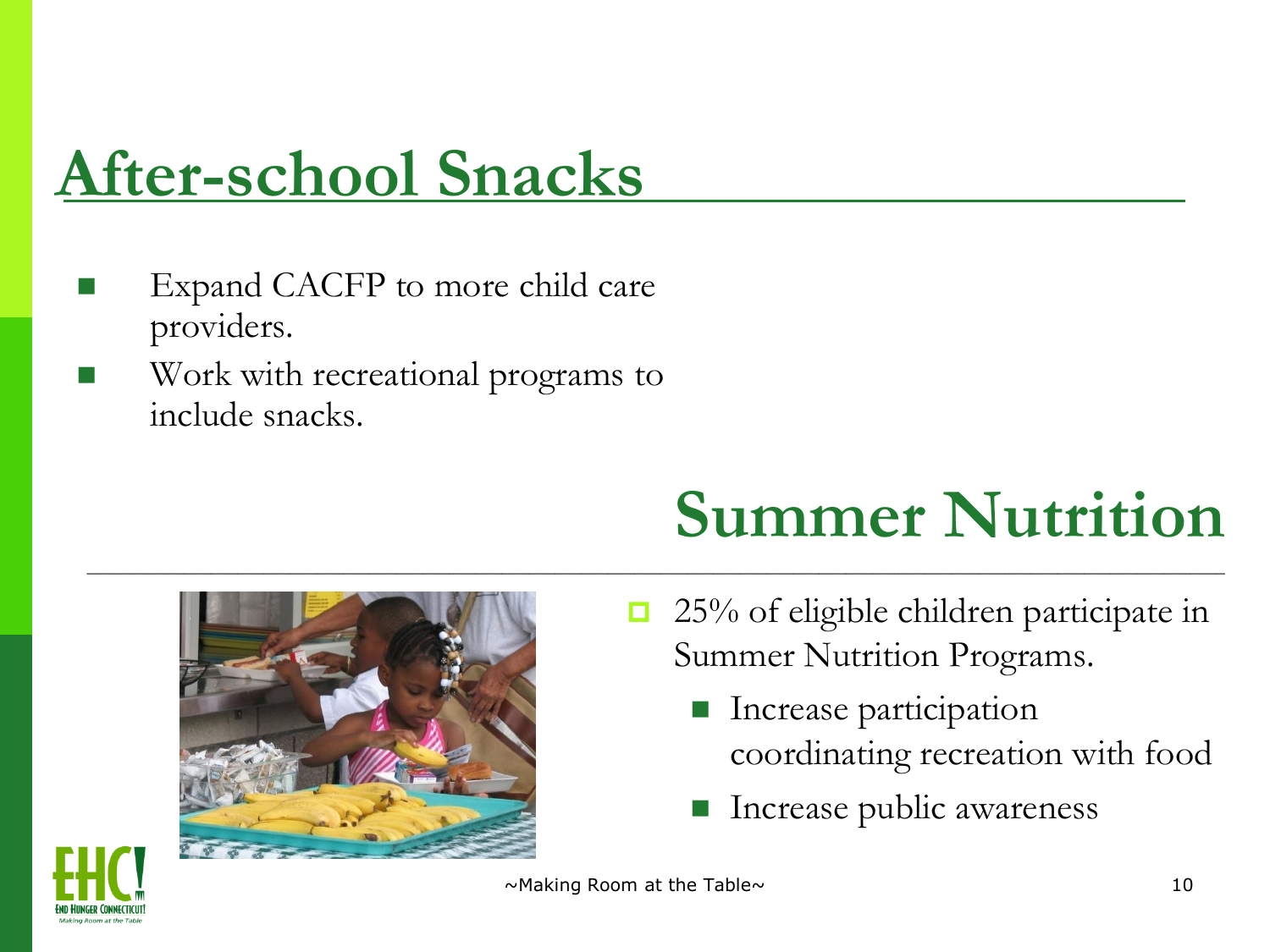#### **"Summer Food"**





 $\sim$ Making Room at the Table $\sim$  11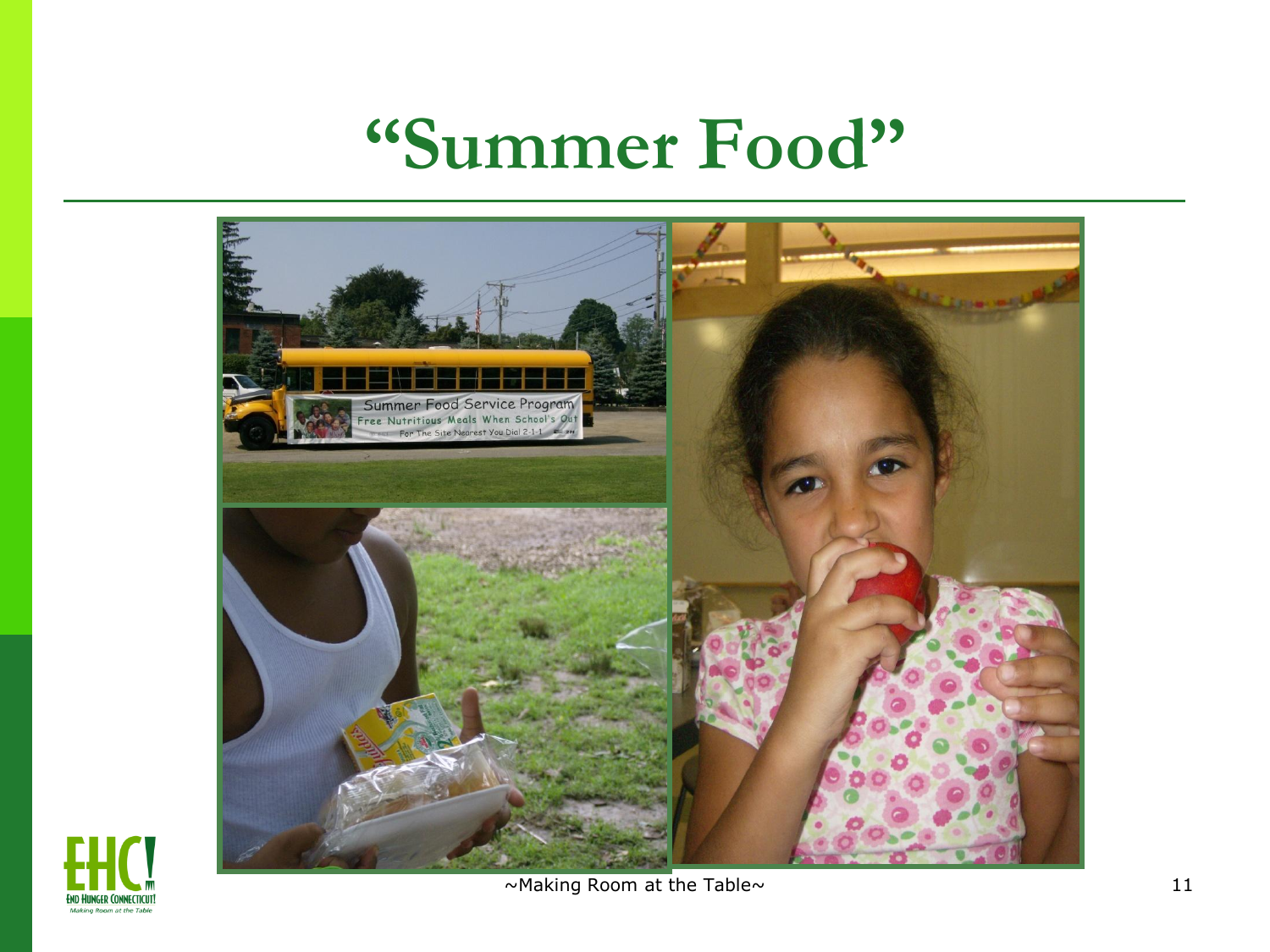### **WIC**



- **Only program aimed at** providing basic nutrition to woman and infants
- **□** Every \$1 spent on WIC funding translates to a \$1.77 - \$3.13 savings in medical cost to the state.



 $\sim$ Making Room at the Table $\sim$  12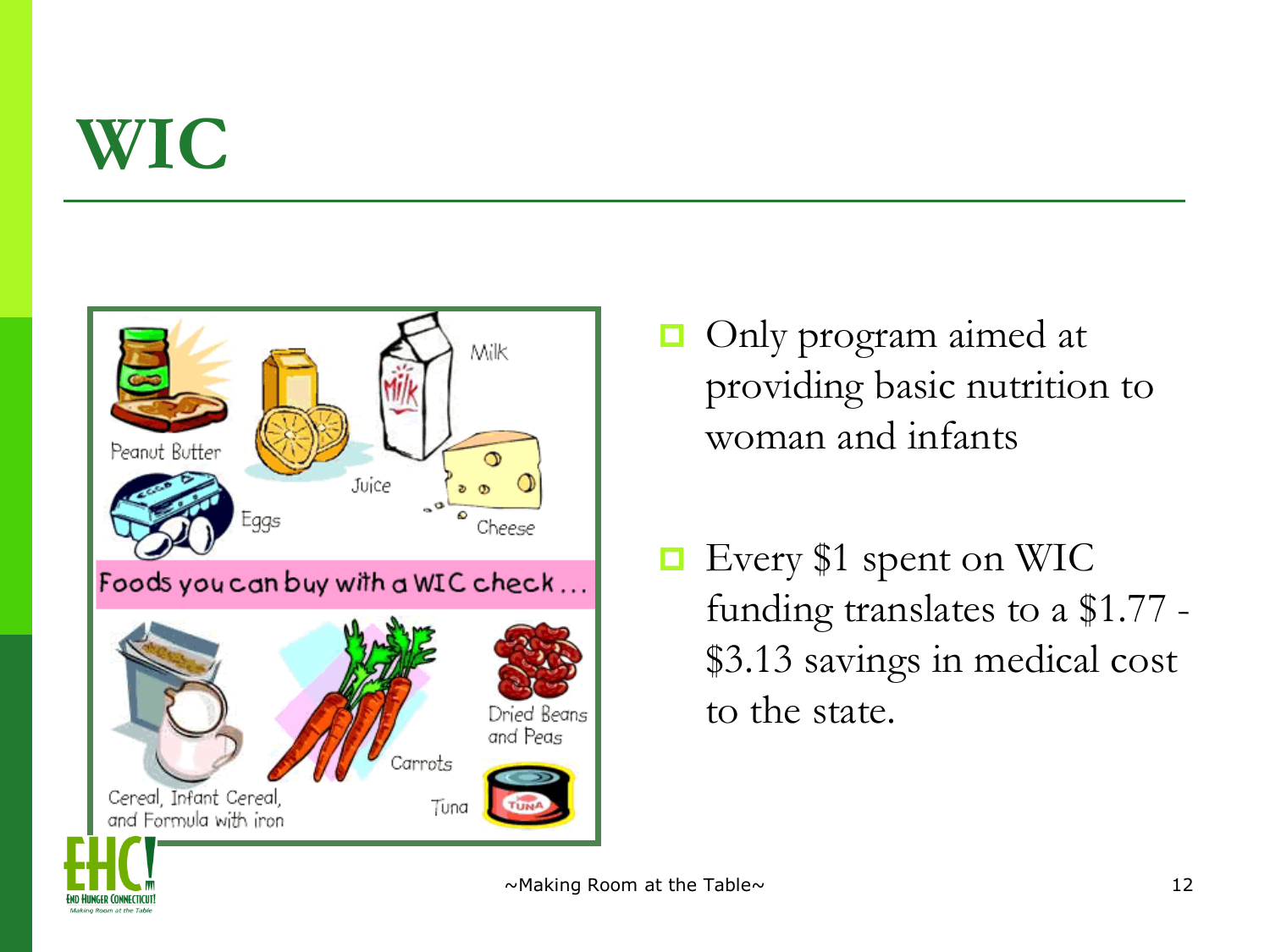# **Emergency Food**

- **□** 30-50% across the board increase in usage
- Increased fresh produce







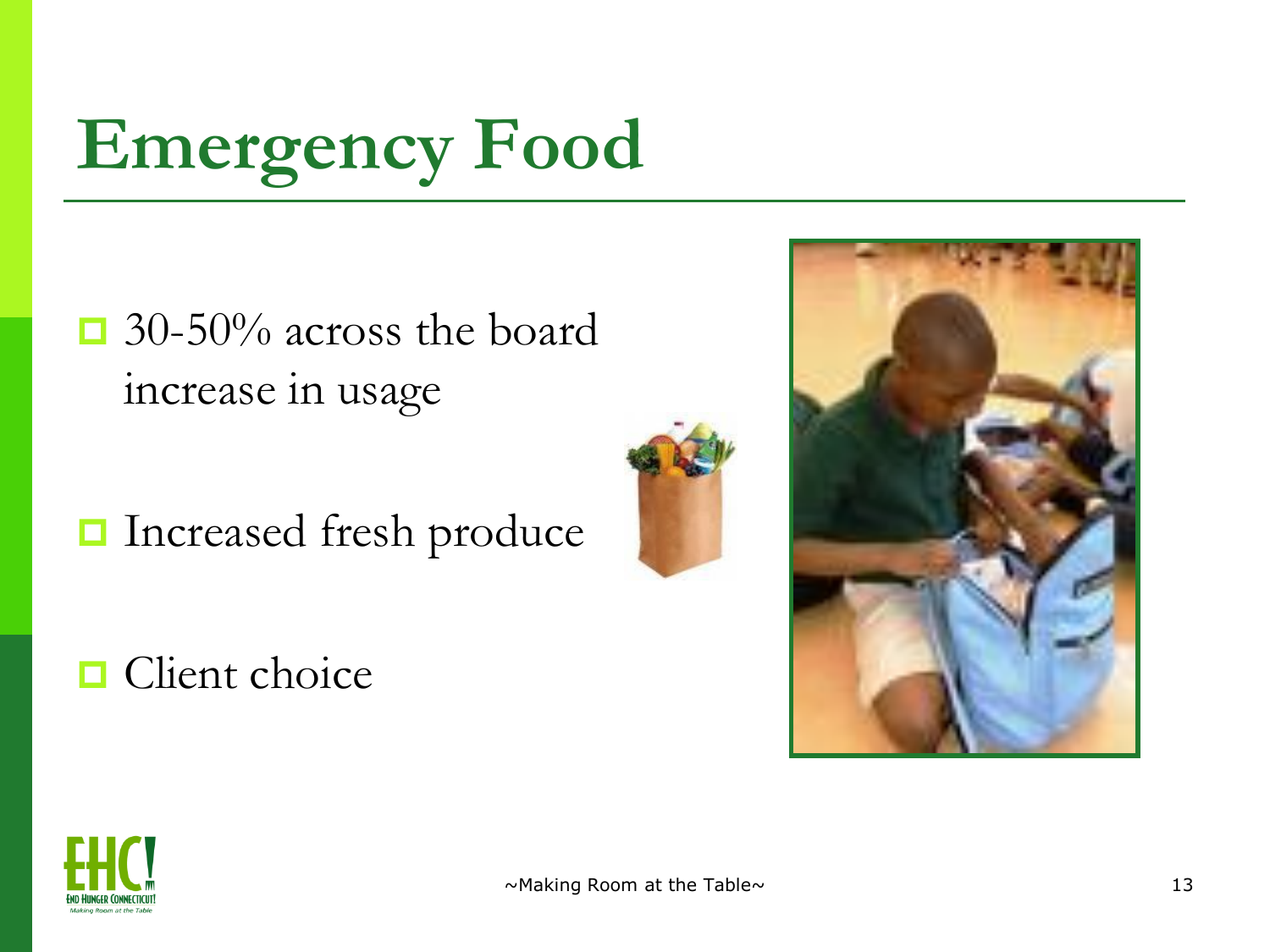### **Nutrition Education**

 $SNAP - Ed$ 

Expanded Food and Nutrition Education Program (EFNEP)

## **Program Information**

Increased awareness of programs

 Outreach in communities => local advocates, schools, local elected officials

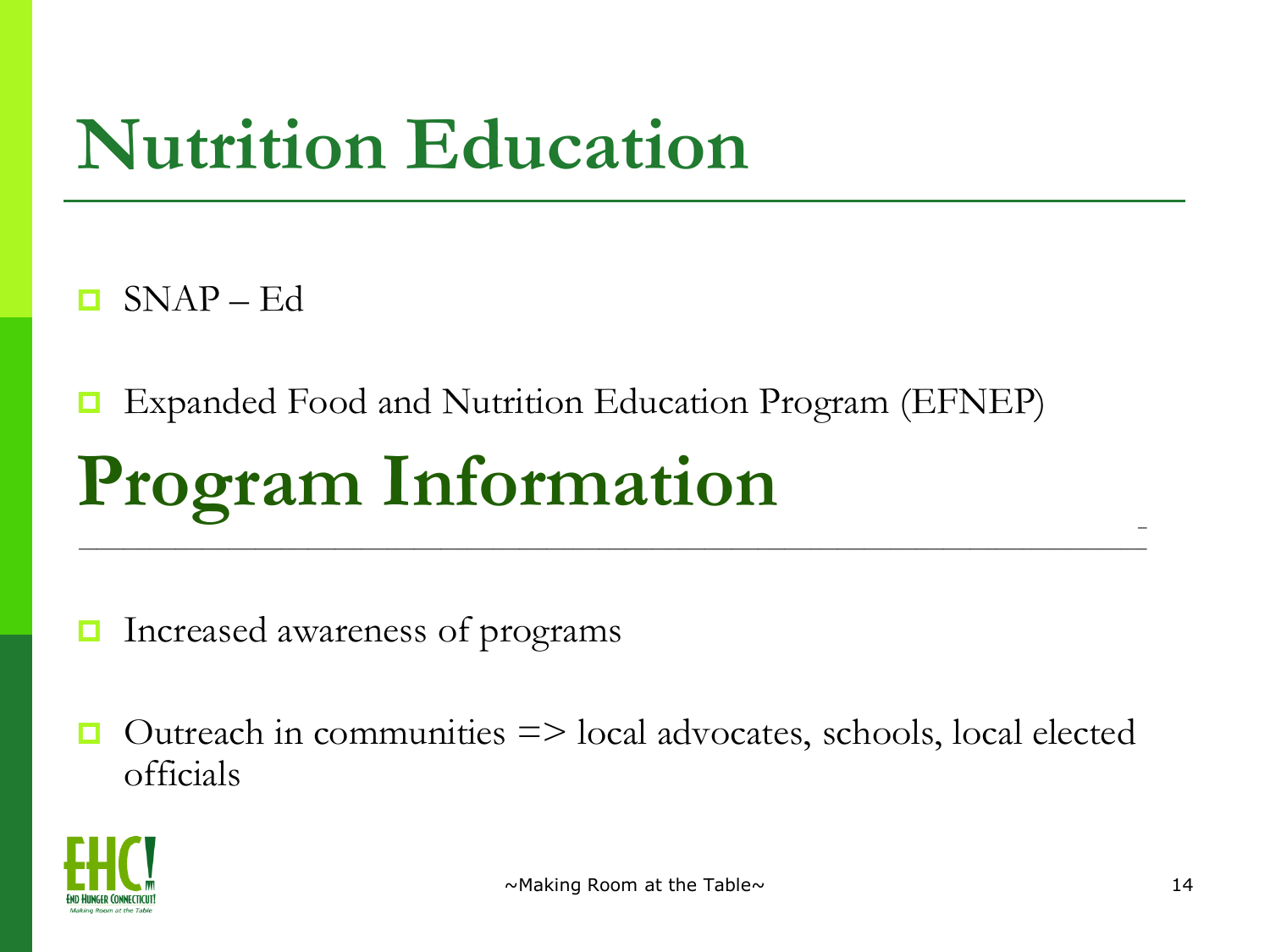#### **Outcomes**

- **□** SNAP/Food Stamp, summer food programs and school breakfast outreach leads the food insecure to:
	- No hunger
	- self–sufficiency
		- Ability to buy own food,
		- **□** make cultural food choices,
		- ability to learn and work
		- children who eat a breakfast at school do better academically
	- **better** health
		- **□** have fewer incidences of obesity and overweight
		- $\Box$  Fewer health issues as adults
		- Babies are born healthier